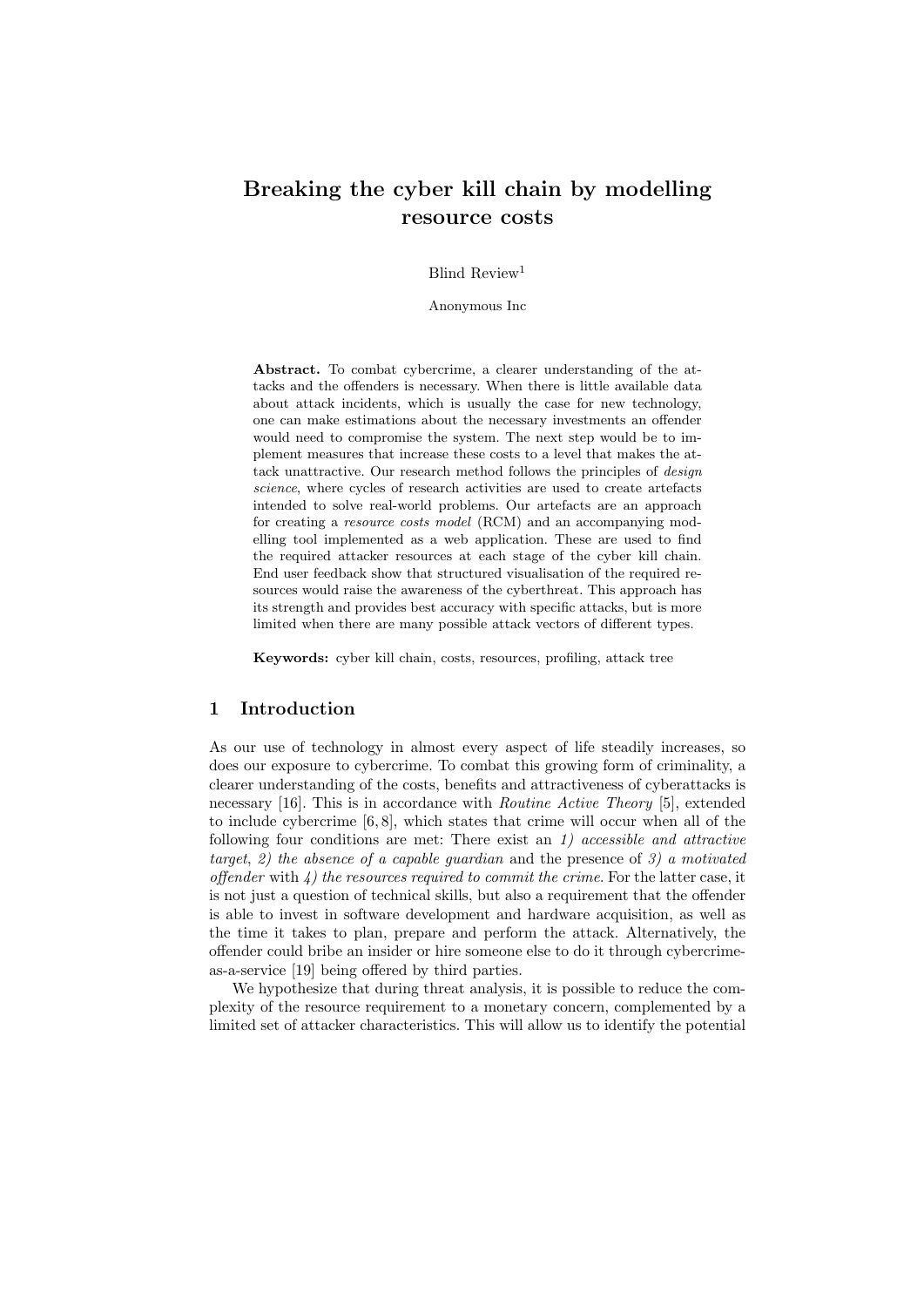offenders and come up with technical and non-technical mitigations that will significantly increase the attacker costs.

The contribution of this paper is a modelling approach that maps resource costs to each stage of a cyberattack, and derives the total costs of the attack. We have utilized principles from Schneier's *attack trees* [30] and the Lockheed Martin's cyber kill chain [11], both already widely known in the security community, to structure this approach. A dedicated prototype tool has been developed to simplify and visualise this process, and we have completed the first rounds of iterative evaluation among experts. This tool is able to interactive show calculations and extract potential offenders based on a built-in library from available cybercriminal profile literature. Our goal is to improve the accuracy of threat analysis, and especially increase the understanding and awareness of cyberthreats among sectorial domain stakeholders.

This paper is structured as follows. Section 2 gives an overview of background knowledge and literature, and Section 3 explains our method. Results are given in Section 4, which are discussed in the light of evaluations in Section 5. Finally, Section 6 concludes the paper.

# 2 Background

### 2.1 The cyber kill chain

Already in 1998, Meadows [21] presented a way of dividing attacks into different stages or phases to make visual representation easier. The next stage would not commence before the previous one had completed, and she used different colours to represent the assumed difficulty of each stage. The stages were not predetermined, but varied according to the nature of the attack. Later on, McQueen et al. [20] defined a set of five fixed stages, reconnaissance, breach, penetrate, escalation and damage, which were then modelled as a compromise graph in order to find the weakest  $link(s)$  in the attack path based on expected timeto-compromise. Hutchins et al. [12] describe different phase-based models from military usage (countering terrorist attacks) and the information security field (between 2008-2010), and present their own version nicked the intrusion kill chain. This model was later on renamed and branded as the cyber kill chain [11] by Lockheed Martin, and has proven to be widely popular among defenders of IT and enterprise networks [1]. The seven stages of the cyber kill chain are:

- 1. Reconnaissance Research, identification and selection of target.
- 2. Weaponization Coupling a malware (e.g. remote access trojan) with an exploit into a deliverable payload, e.g. a media file.
- 3. Delivery Transmission of the weapon to the targeted environment, e.g. an email attachment or USB-drive.
- 4. Exploitation Triggers malicious code. Ranges from vulnerabilities or autoexecuting features in host's operating system to users triggering execution.
- 5. Installation Installation of the malware on the victim system, allowing the adversary to maintain presence inside the environment.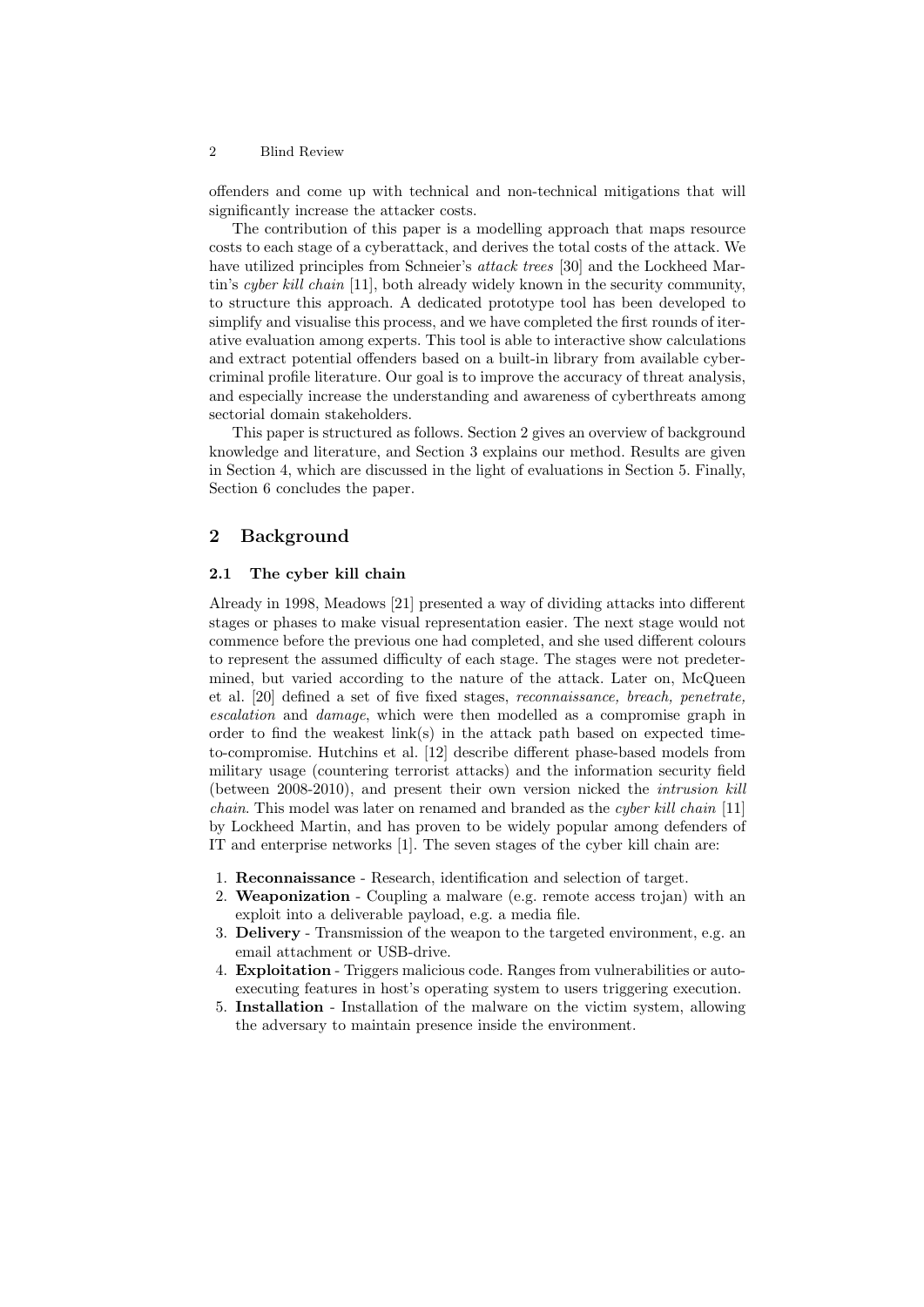- 6. Command and Control (C2) Establishes a channel for the adversary to access the target environment.
- 7. Actions on Objectives Complete attack objectives, such as data extraction, break integrity or make system unavailable. Alternatively, establish a hop point to compromise additional systems.

As shown by Pols [25], there are many variants of the kill chain found in the literature. Some with different stage types and others with up to eighteen different stages. We chose to focus our work on the original seven stage cyber kill chain due to its popularity.

#### 2.2 Attack tree cost modelling

Attack trees are acyclic graphs used to model threats from the viewpoint of the perpetrator. Schneier's original attack tree paper [30] showed how different costs could be assigned to alternative leaf nodes and how these propagated to define the cheapest way of attack. A fundamental paradigm for this kind of modelling is the assumption of a *rational attacker* [3], meaning that  $1$ ) there will be no attack if the attack is unprofitable and  $2$ ) the attacker chooses the most profitable way of attacking.

There have also been several approaches where costs are used in combination with other attributes. For instance, Buldas et al. [3] include costs, gains, penalties and associated probability values. Further examples of different attributes and references to papers that utilize costs in attack trees is given by Bagnato et al. [2]. Having more attributes enables additional ways of analysing attack trees, for instance Kumar et al. [17] show how to find the minimum time to complete an attack given a specific budget. Jensen et al. [13] present an approach where cost is a function of time instead of a constant cost per atomic attack attempt. Still, the major challenge of assigning accurate attribute values to attack tree nodes is difficult to overcome as attacker-specific information tends to be based on a best guess [29].

A comprehensive overview of more than thirty attack and defence modelling approaches based on directed acyclic graphs can be found in a survey paper by Kordy et al. [15]. A more recent survey focusing on fault and attack trees has been published by Nagaraju et al. [22].

#### 2.3 Cybercriminal profiling

Shinder and Tittel [31] define a profile to be a set of characteristics likely to be shared by criminals who commit a certain type of crime. The use of profiles during criminal investigations can be traced several hundred years back in time, and though this is not an exact science, Nykodym et al. [23] argue that the track record legitimates the concept. However, they also argue that attackers have more advantages in a cyber setting as they do not have to be physically present at the crime scene.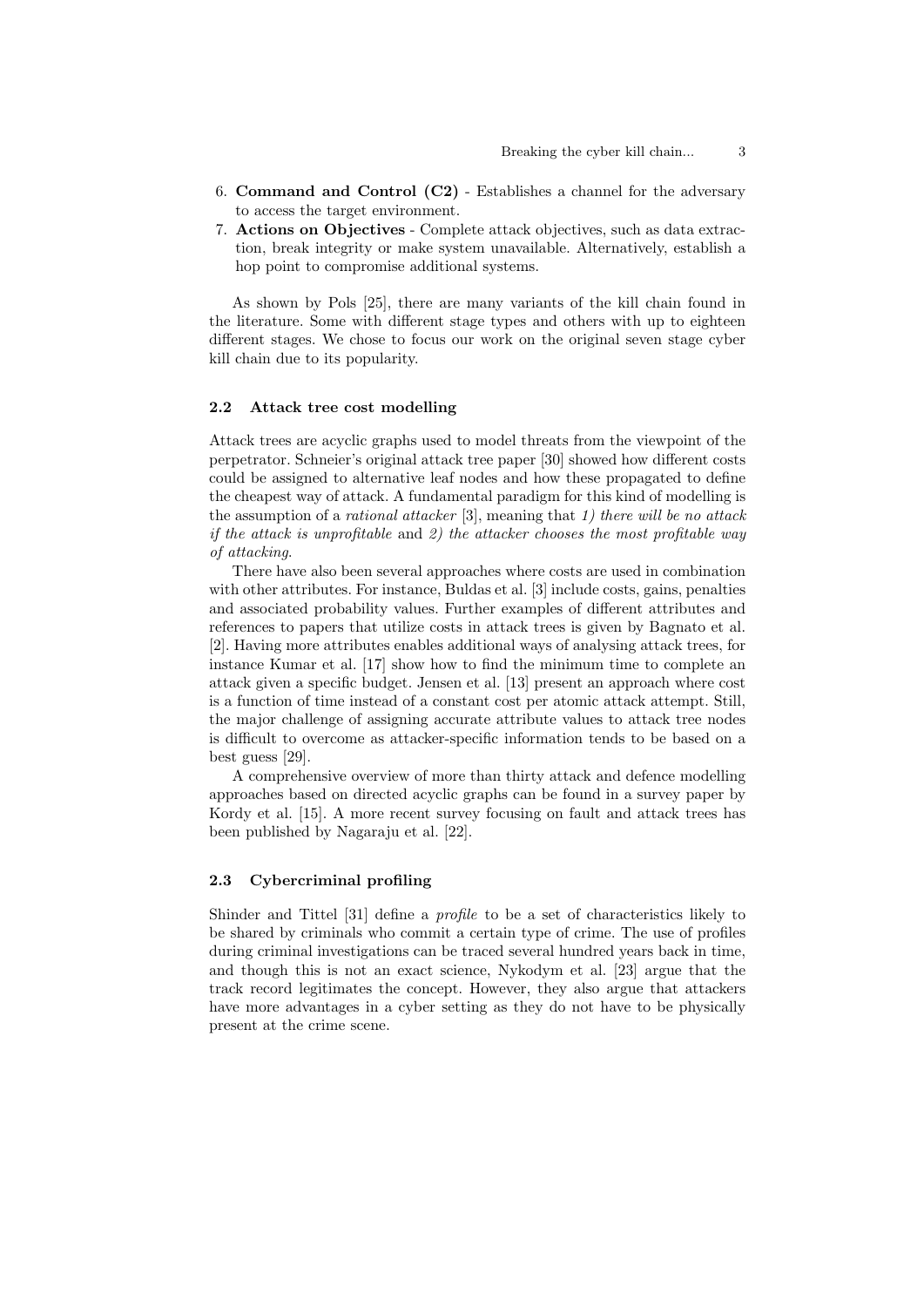The two main methods for profiling are known as inductive and deductive [34]. In the former, a profile database is developed based on information from already committed crime, and offender characteristics are correlated with types of crime. In the latter, forensics evidence is gathered from the crime scene and used to deduce the characteristics of the offender. Most of the established literature comes from the digital forensics field and relates to deductive profiling. We have been mostly interested in inductive profiling as a tool to identify potential offenders before any crime is actually committed. Furthermore, it is well established that likely offenders have a motive, means and opportunity (MMO) [33, 24] before committing any crime. As attacker costs belongs to the means characteristic, the literature becomes more limited. Warikoo et al. [34] have capability factor as one of their six profile identification metrics, where available resources for e.g. purchasing malware belongs. Preuß et al. [26] created a small set of profiles based on twelve cybercrime cases between 1998 and 2004. Due to the limited sample size, they could not create a structured set of attributes for these, but found that the principle of *minimum costs and maximum results* were present in all. Casey [4] presents a threat agent library of archetypal cybercriminal agents where resources is one of the eight attributes defining them. Casey's work is used to define *Attack Resource Level* in the cyberthreat exchange format STIX [14].

# 3 Method

Our research method follows the principles of design science, supporting a pragmatic research paradigm where artefacts are created to solve real-world problems by cycling through research activities related to relevance, design and rigor [32, 9]. The problem we try to address is the challenge of quantifying cyberrisks when there is little reliable historical data about attacks. Our artefacts are 1) an approach for creating a *resource costs model* (RCM), that is used to find the required attacker investments at each stage of the cyber kill chain and 2) an accompanying modelling tool implemented as a web application.

As a part of the relevance cycle, we initially worked with opportunities and problems related to cybersecurity for maritime shipping. We analysed typical vulnerabilities and threats towards eNavigation systems, and made cost estimations for attacking the various underlying technology modules.

During the rigor cycle, past knowledge, as presented in Section 2, was examined and we chose to build on practices that already had a significant uptake among practitioners.

Most central to design science research is the design cycle, consisting of artefact construction, evaluation and refinements based on feedback. Initially, we applied "pen-and-paper" variants of the RCM and validated the expressiveness by constructing models of known cyberattacks towards maritime systems. The second iteration produced a *minimum viable product* (MVP) of the tool. Ries [27] defines a MVP as the version of a new product which allows developers to collect the maximum amount of validated learning about customers with the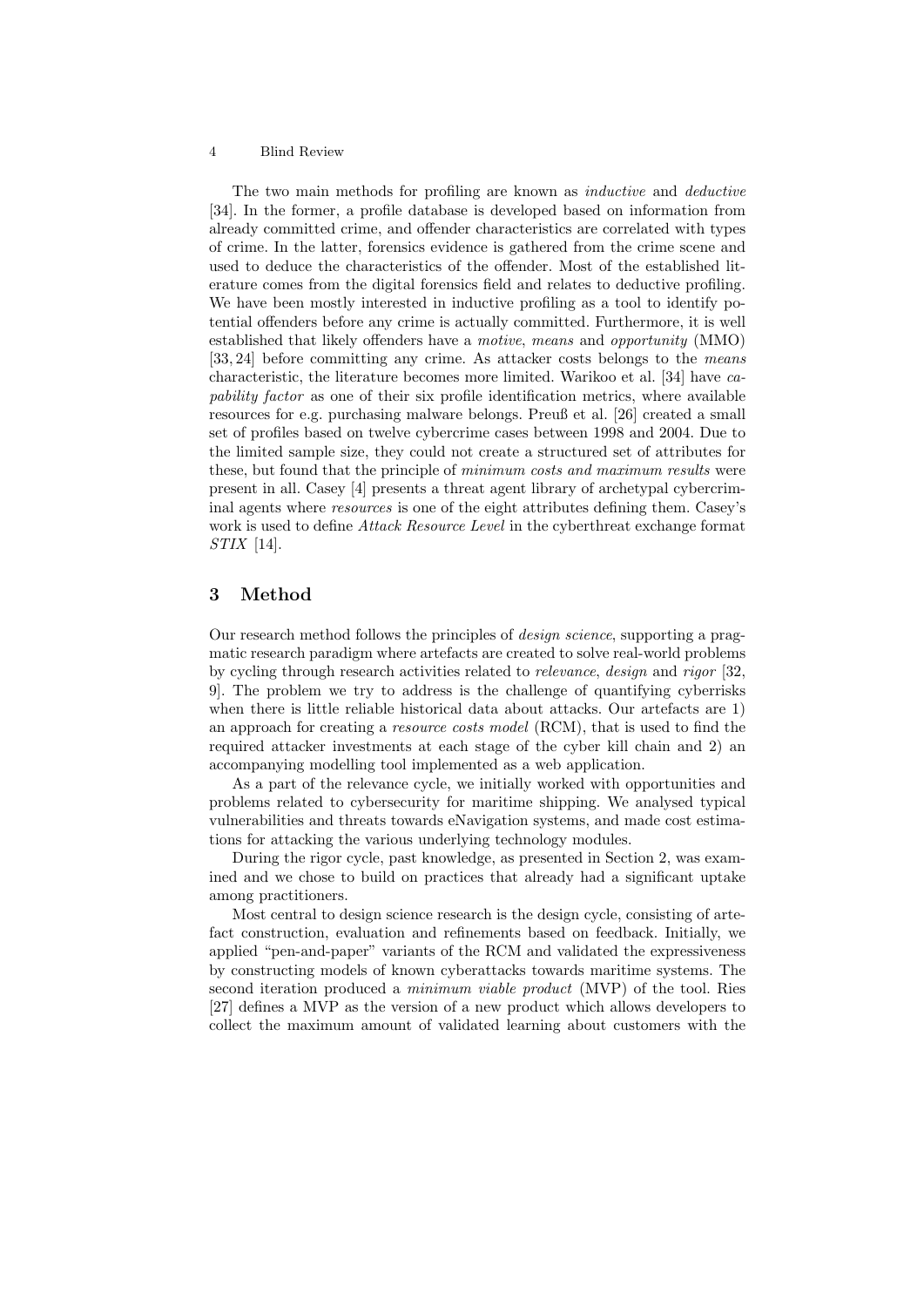least effort. Our MVP consisted of an info page tutorial and functionality for building basic resource costs models for each attack phase. For the evaluation we recruited eight security professionals who modelled a specific use case. These were observed during modelling and debriefed afterwards. The third iteration added the cybercriminal profiling feature, improved the user interface, as well as tweaking flawed features and functions.

# 4 Results

#### 4.1 The resource costs model

In a resource cost model (RCM), each stage in the cyber kill chain represents the root node of a resource tree, depicted in Figure 1, which is similar in structure to an attack tree.



Fig. 1: A resource tree for a single cyber kill chain stage

The second level of the tree defines which resource types are required to complete the parent stage. At this level, all nodes have a conjunctive  $(AND)$ relationship since an attack would require all necessary resources. A resource can belong to five different classes:



Skill: Includes domain knowledge, malware development abilities or utilisation of cybercrime tools or guides.



Tangible: Necessary hardware components or other physical objects. This can range from advanced technology to soldering tools.

Logic: Commercially available software, data sets or cybercrime tools or services.



Logic-atomic: Necessary resources that can not be broken into smaller parts, e.g an IP-address, email address or a password.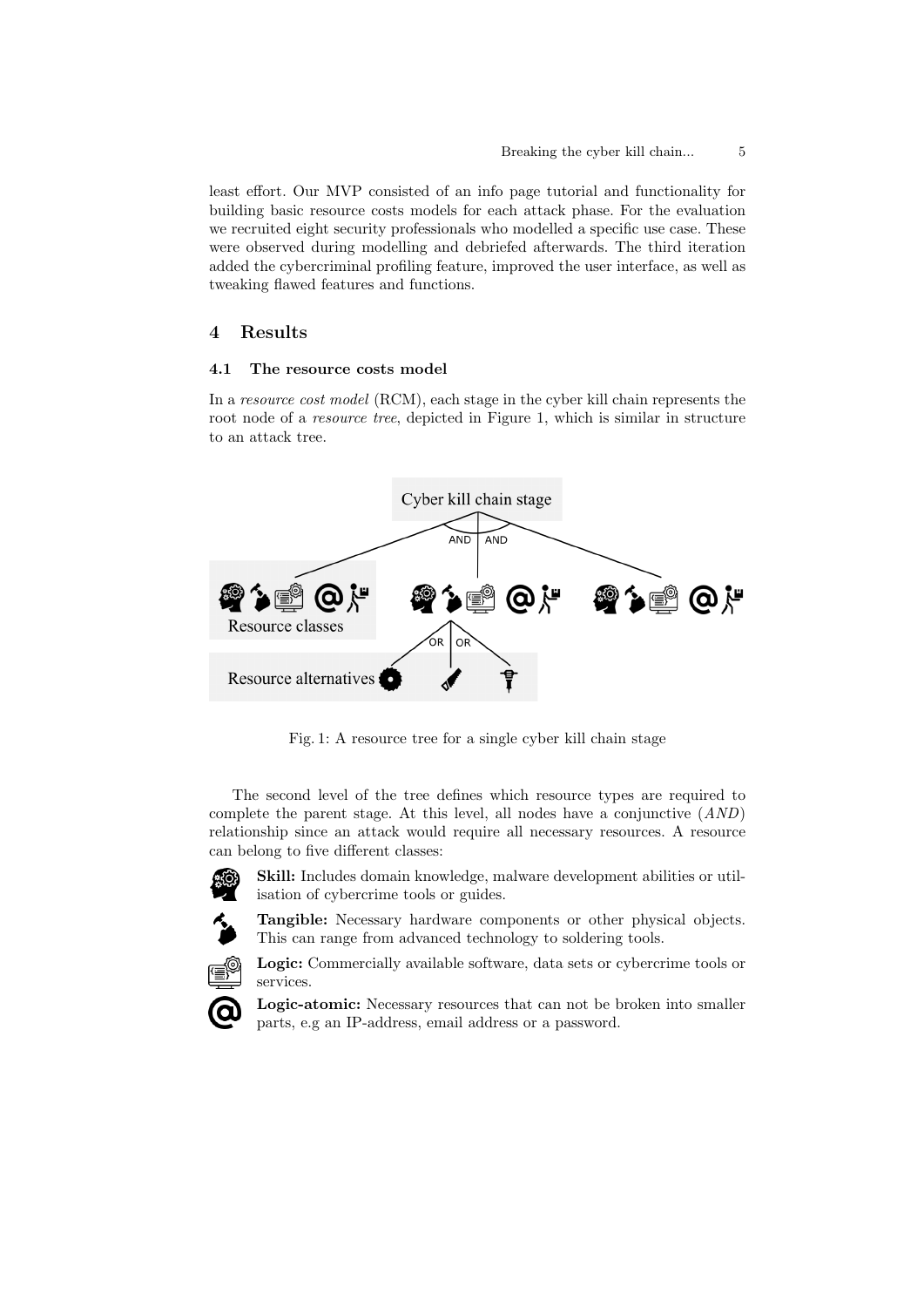뿩 Behavioral: Actions that must be conducted as a part of the attack, for instance bribing, sending out phishing emails or social engineering.

The third level in the tree, *resource alternatives*, are disjunctive  $(OR)$  leaf nodes that present ways to realize their parent resource class. Each resource alternative is associated with a cost interval and a confidence value. A confidence close to zero communicates that there is little evidence to support the stated cost interval. At the other end of the scale, a confidence of 1 means that there is exhaustive evidence to back the stated cost interval and that the price of the resource is not subject to great variation.

We can express the total cost interval of the attack  $T$  formally by stating that all resources  $R_j$  need to have a valid set V of resource alternatives. Let  $\alpha$ represent the minimum estimated cost of the cheapest resource alternative and  $\beta$  represent maximum cost of the most expensive resource alternative. From this we can derive the following:

$$
T = [(min \ cost = \sum_{\text{stage } \in \atop \text{kill chain}} \sum_{i \in V} \alpha_i), (max \ cost = \sum_{\text{stage } \in \atop \text{kill chain}} \sum_{i \in V} \beta_i)] \tag{1}
$$

By letting  $\phi$  be the average confidence of the *n* resource alternatives associated with a resource  $R_j$  and  $c_i$  is the confidence of a resource alternative i associated with  $R_i$ , we get the following associated confidence C of the total cost:

$$
\phi_j = \frac{\sum_{i \in R_j} c_i}{n} \tag{2}
$$

$$
C = \prod_{\substack{\text{stage } \in \\ \text{kill chain}}} \prod_{R} \phi_j \tag{3}
$$

In order to mitigate an attack, at least a one of the resources throughout the cyber kill chain must be made too expensive for the adversary. However, the adversary only needs a single resource alternative for each of the resources.

# 4.2 The IRCM tool

To validate the modelling approach, we have built an interactive installation of the model in the form of a web application called Interactive Resource Cost Model (IRCM) tool. This allows the users to model cyberattacks of their choosing, while concurrently deriving the total cost of the attack and probable cybercriminal profiles able to conduct it. An example screenshot from a single resource tree is shown in Figure 2, while a screenshot of the RCM for the complete cyber kill chain is included in Appendix A.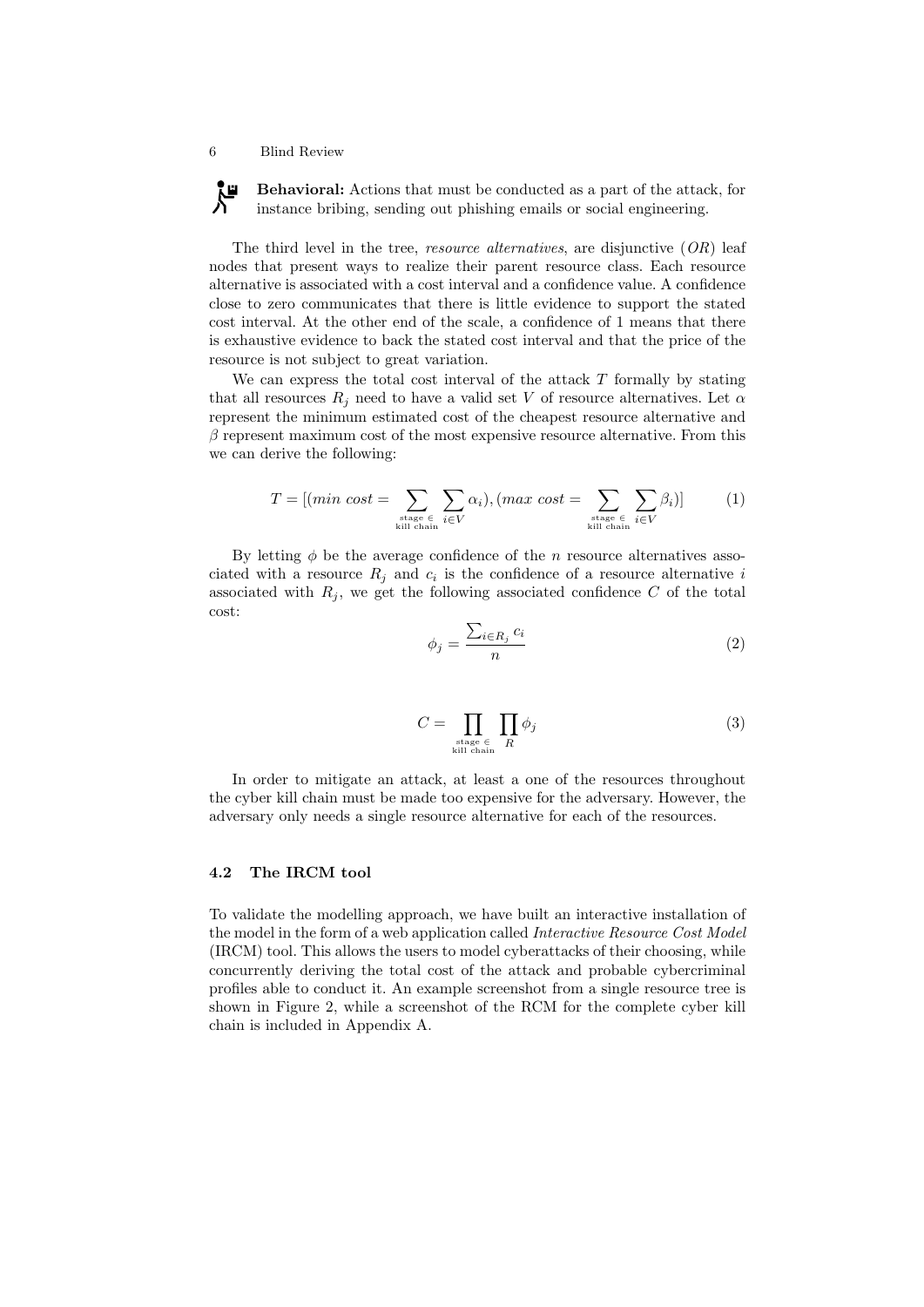

Fig. 2: A screenshot resource tree from the reconnaissance stage

These examples are taken from the maritime domain, where the Electronic Chart Display and Information System (ECDIS) is a central component for ship navigation. It displays the vessels position on a chart and integrates information from a number of sensors, such as radar, gyro, GNSS, echo sounder, weather measurements and the anti-collision systems. Malicious manipulation of this position could cause confusion on the ship bridge and potential course alteration could lead to collisions in congested waters [35]. The examples are loosely based on the demonstrated attack against an air-gapped ECDIS system by Lund et al. [18]. This attack was also structured according to the cyber kill chain, but in contrast to an external attack, it was conducted in cooperation with the Royal Norwegian Navy. Also, no information about resource costs were given, so here we have made our own estimations.

As can be seen in Figure 2, there are four resources defined for the reconnaissance stage. The first one, ECDIS documentation, is a tangible class, and the alternatives are to either purchase the documentation from the vendor legally, or steal it. The second resource is another tangible class, and represents an operational ECDIS unit that can be used to analyse its operating system, software and network traffic. It can be realized in different ways, by purchasing a unit from vendor or the black market, or running it as a software simulation. These alternatives vary in price, from relatively cheap software (where you pay according to sailing route) to more expensive hardware units in the range of \$10 000 - \$30,000. The third resource is of class logic-atomic, and represents information about the ship inventory used to determine which type and where the ECDIS units are installed. To simplify the model, only a single bribe insider alternative is used. The final resource is also of type skill, and represents required knowledge about vulnerabilities gained through scanning and testing.

Both resources and resource alternatives are created by using the tool input data forms. An example screenshot for the ECDIS resource alternative *purchased* from vendor is shown in Figure 3.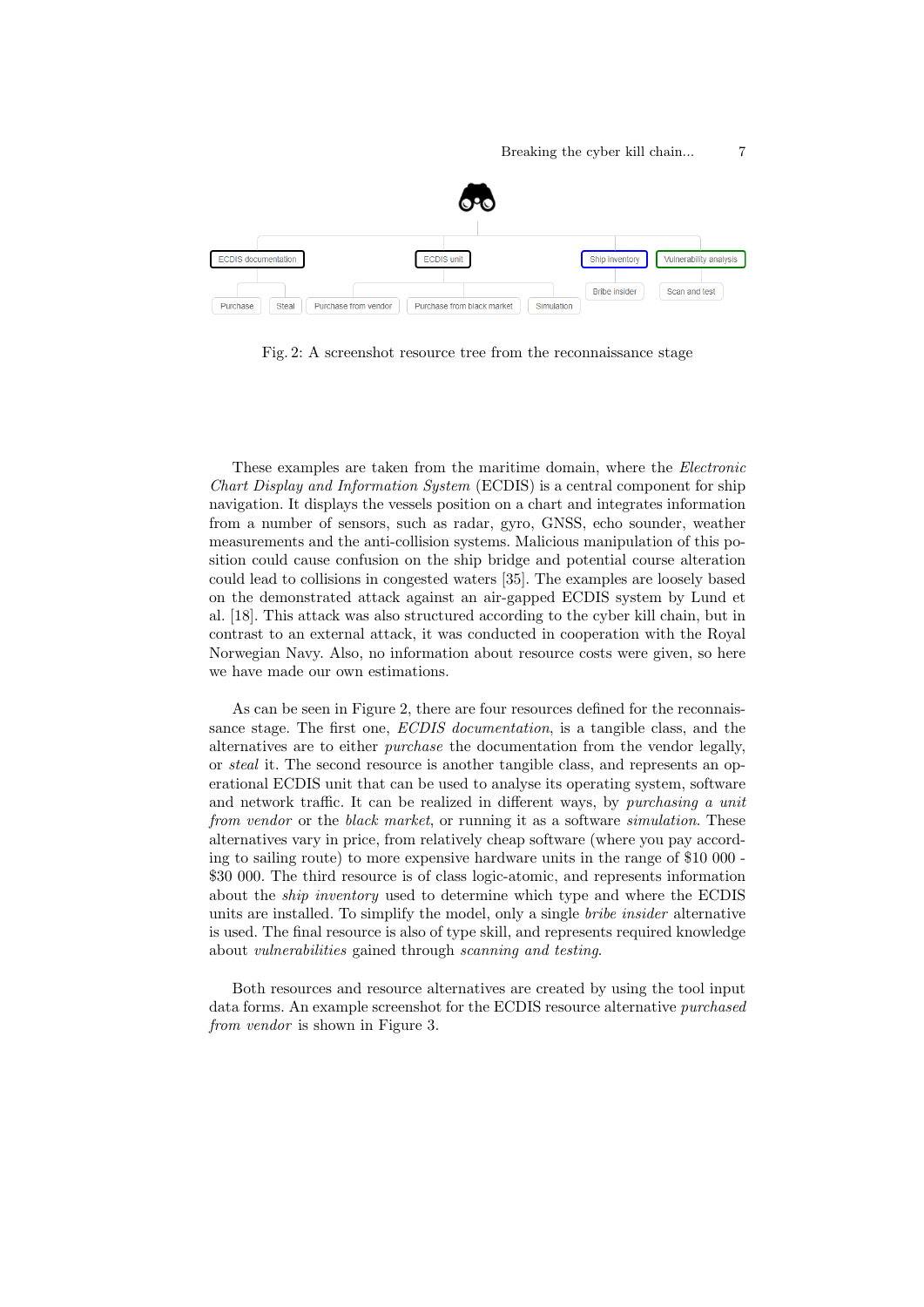

Fig. 3: A screenshot from the resource alternative window

The tool has a built-in database of cybercriminal profiles that the model inductively retrieves candidates from. This database is summarized in Appendix B and has been based on profile definitions we have found in the literature [34, 28, 4, 14]. We found out that mapping total attack cost with assumed wealth was not a very useful way of doing this. The wealthiest attacker is not always the most likely one, and attackers have more than one characterizing dimension. Therefore, the tool is able to exclude improbable attacker profiles from the database based on optional information that is assigned to the resources in the RCM. The exclusion rules are based on the following:

- $-$  Total minimal *cost* exceeds the financial capacities of the profile [no cost, low, medium, high].
- The accumulated time to require all resources exceed its motivational limit [no time, low, medium, high].
- Any resource alternative require a higher technical skill level than the profile possesses [none, minimal, operational, adept].
- $-$  Any resource that requires moral limits to be broken [legally, illegally].
- Any resource that require an access level the profile does not posses [internal, external].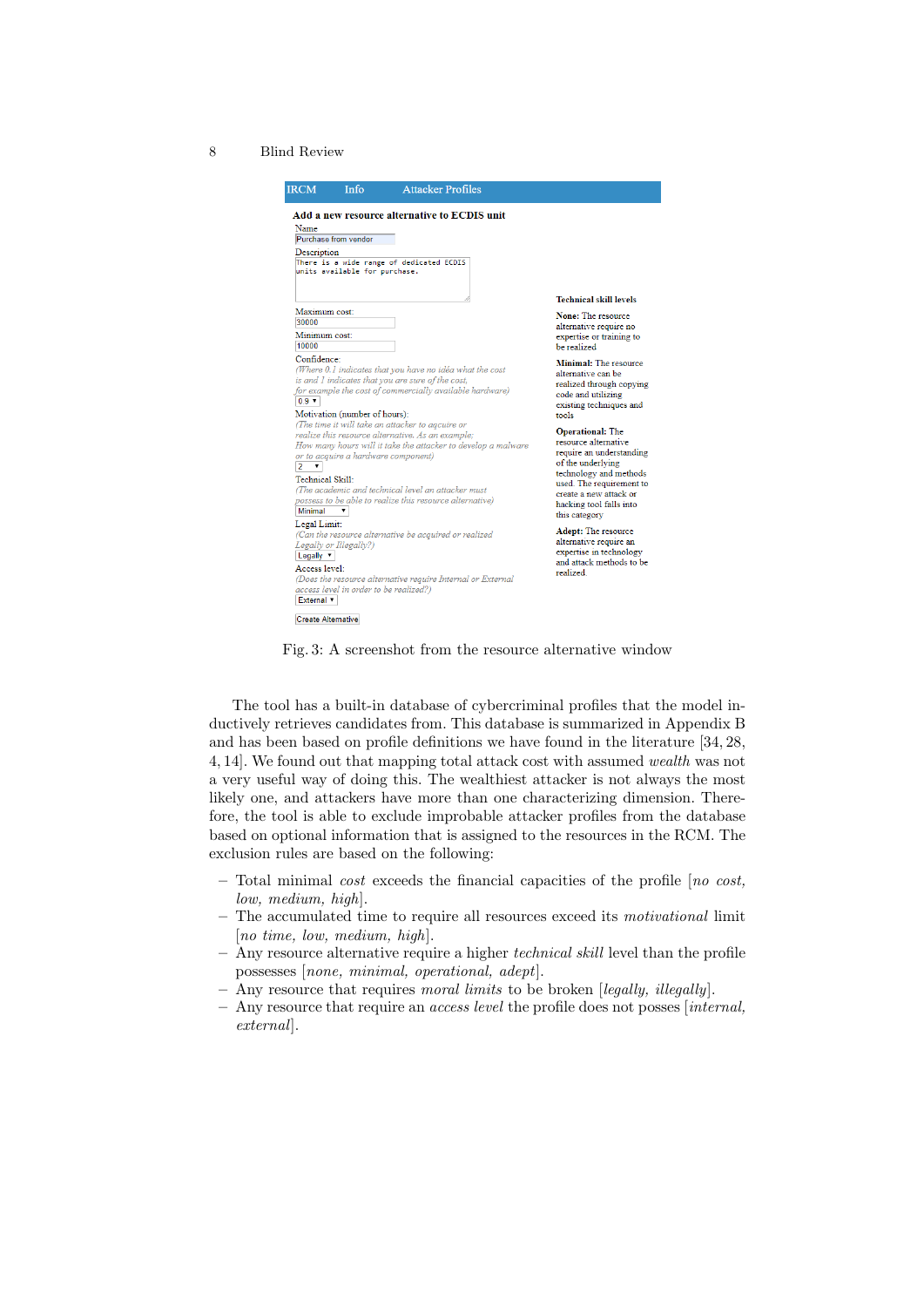#### Breaking the cyber kill chain... 9

The extended ECDIS attack example in Appendix A shows aggregated model information based on input contained in the individual resource tree for each attack stage. The cost interval has a broad range, mostly due to the choice of purchasing ECDIS hardware unit versus other cheaper alternatives in both the reconnaissance and delivery stages. Besides from these, the overall resource costs related to tangible and skill are relatively low. By analysing the model, we find that there are significant costs related to the *delivery* stage as the attacker would need physical presence at the ship and gain access to the bridge or bribe an insider. It is the air-gapping of the ECDIS that provides the main security measure by making delivery costly. When considering opening up for online software and chart updates, it is clear that additional secure measures will be needed to preserve an expensive attack vector. The confidence value is also very low, but would have been much higher if we had modelled the attack with a specific ECDIS unit in mind where costs are more certain. Also, a higher number of resources will automatically yield a lower confidence, which is natural since acquiring many resources increases uncertainty. The main benefit of the confidence is for attack comparison, which is not shown in these examples. Given the various exclusion rules that have been applied to the model, the most probable attacker profile in this case is cyber warrior (described in Appendix B).

# 5 Discussion

Hong and Kim [10] have pointed to the inherit challenge with graph-based attack models, namely the ability to scale. A purely tree-based model will generate large, bewildering attack trees for complex attacks. In turn, this creates a conflict between analysis and comprehensibility [7]. Hence, some sort of decomposition is needed. We chose to combine two modelling techniques to amplify their advantages and overcome some of their shortcomings. The cyber kill chain allows us to divide the attack into seven consecutive steps, and by stopping it in the early stages we don't have to embellish the later ones. The relatively small resource tree for each of the stages breaks down composite resource requirements into atomic ones, which can be more accurately estimated. This was the main takeaway from the first iteration of the design cycle. Secondly, we experienced that deriving a cost interval, rather than a single estimate, provides more confident information regarding the availability of an attack. A cheap, more available resource alternative set may provide a less stealthy attack than an expensive alternative. By determining both the minimum and maximum cost, we include both the risk willing and risk averse offenders. A large cost interval does not necessarily imply an inaccurate cost estimate, but rather that the evaluated attack can be carried out with a wide span of sophistication and possible impact on the target.

The second iteration involved expert end users who were observed using the MVP of the tool and debriefed afterwards. Seven out of these eight expressed that the main difficulty was to understand the difference between resource and resource alternative in the models. We were also able to observe that classifying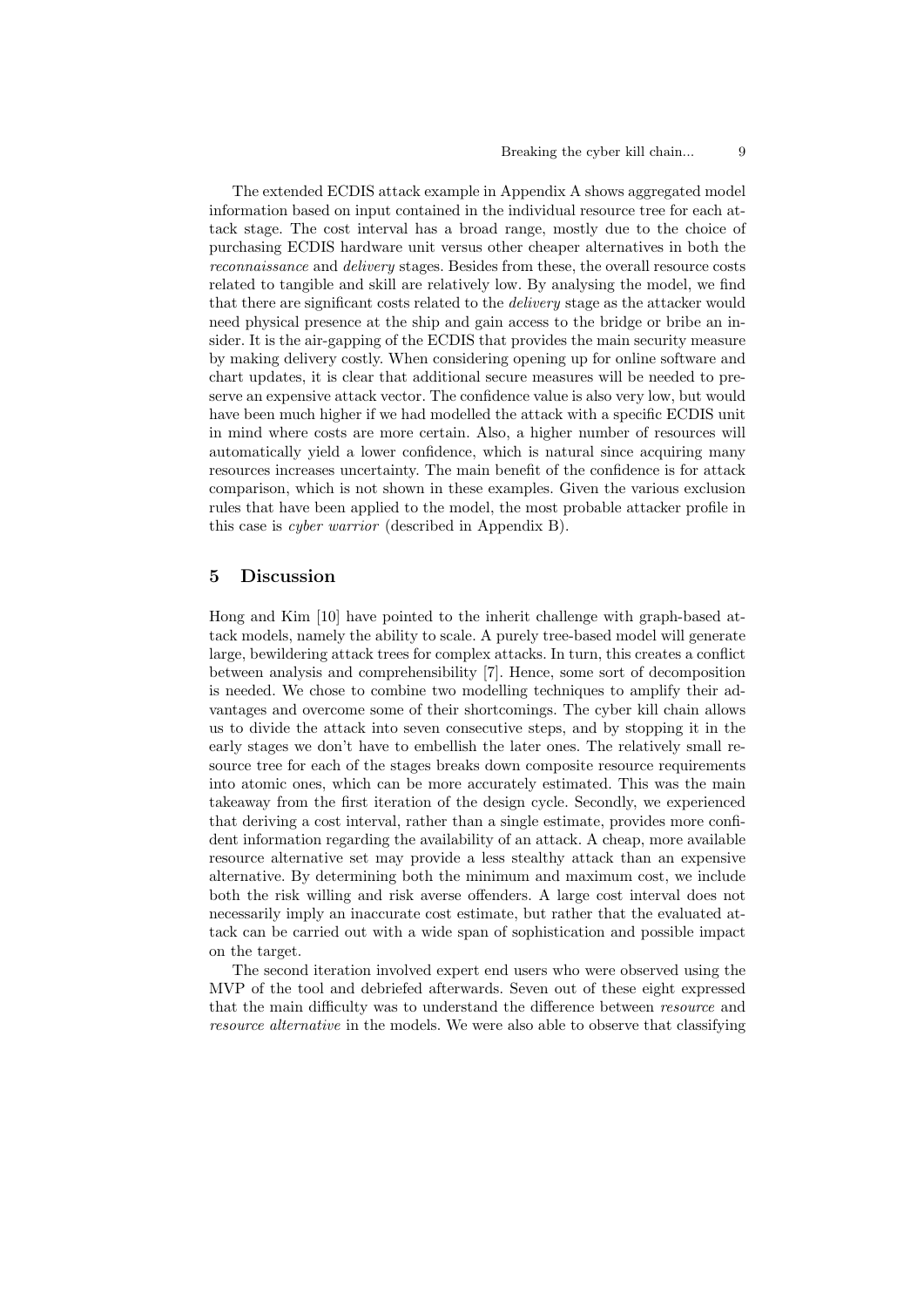resources was not straightforward, and the users spent some time navigating between the information page and the modelling interface to check definitions and the tutorial example. Both of these issues improved quickly with hands-on experience and by refining the info page. It was stated during the debrief that "especially interesting is the fact that making only a single resource unavailable, thus breaking the kill chain, will mitigate the entire attack" and all independently agreed that the structured visualisation of the required resources would raise the awareness of the cyberthreat. Some also expressed that many of the resources are impossible to make unavailable, which is true of course. In the MVP, we used attack trees as the tree structure term, and this caused some confusion since the RCM focus on resource required to perform the attack and not the attack actions, hence we changed this to resource tree.

The third iteration has had a focus on inducing criminal profiles from the models. As already mentioned, the wealthiest attacker is not always the most likely one, therefore we are using five identifying attributes as exclusion rules. A known limitation is that none of these say much about the motive of the offender, that is why would she commit the crime. This has been out of our scope, but could be extended by looking at the attack impact and attacker reward. Those considerations would have to be determined on a case-by-case basis, requiring additional knowledge dimensions. There is a general criticism towards the cyber kill chain that it focuses too much on the perimeter and malware attack vector [25], and we have seen supportive evidence of that too. Therefore, future improvements could be to include other sets of stages more suitable to describe attacks such as for instance related to social engineering, denial-of-service or code injection.

# 6 Conclusion

Through the iterative nature of design science we have made many improvements to the RCM modelling approach and the accompanying tool. However, we still consider this work to be in progress with many potential improvements related to usefulness and usability. We are also planning to extend the user testing and evaluation, particularly in the field of maritime cybersecurity, but also in other domains to ensure that the artefacts could have a wider usage than just the maritime context. Nevertheless, there is no silver bullet to threat modelling. We are trying to address the real-world problem of missing historical incident data, which is a particular concern for new technology. The RCM has its strength and provides best accuracy with specific attacks; when there are few resources and resource alternatives. Hence, we would not recommend this approach when you want to represent attacks with many possible attack vectors of different types. In such cases, several RCMs could be created and compared, but this quickly becomes a tedious task. As always, the analyst should choose the right tool for the job at hand.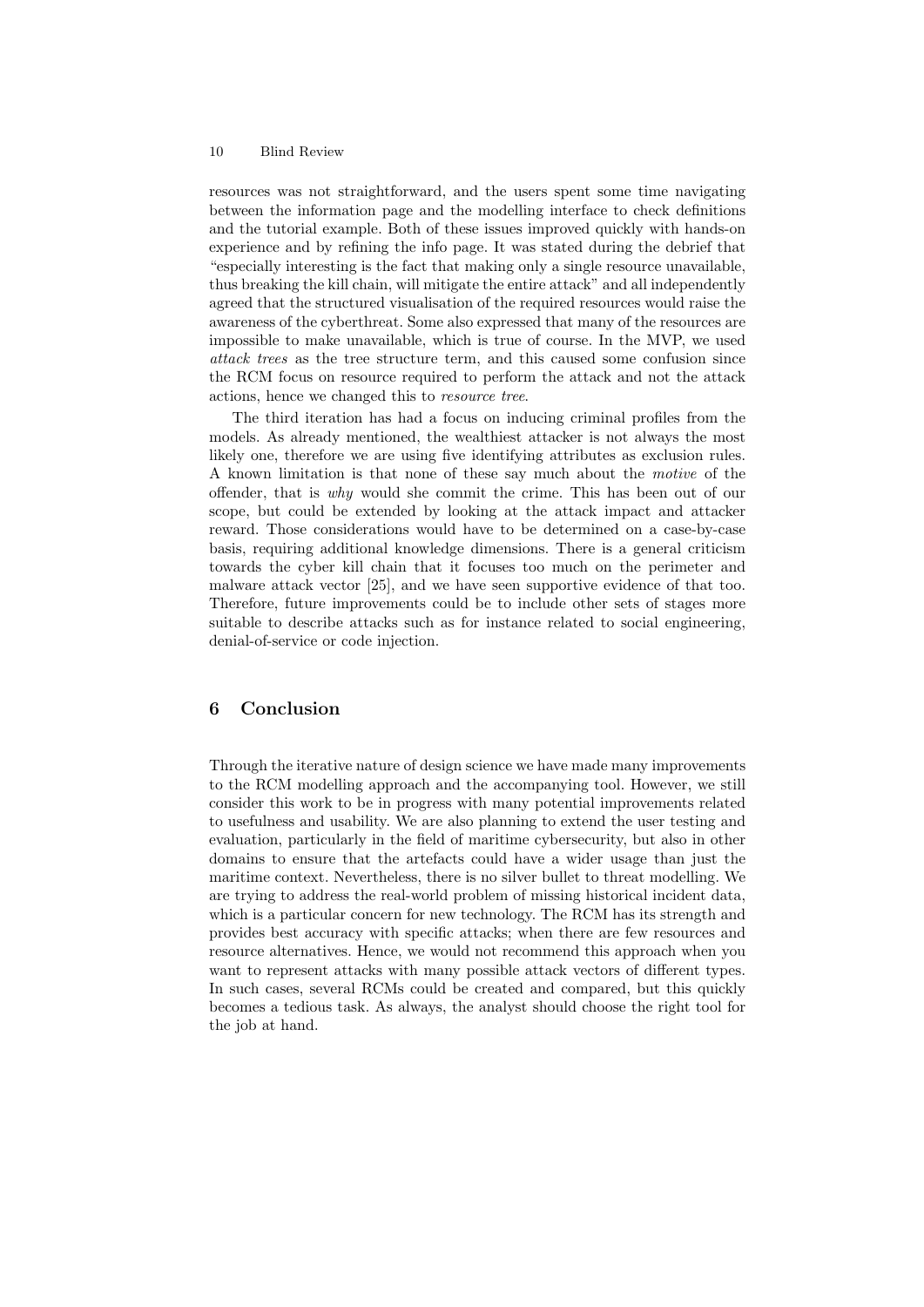#### References

- 1. Assante, M.J., Lee, R.M.: The industrial control system cyber kill chain. SANS Institute InfoSec Reading Room 1 (2015)
- 2. Bagnato, A., Kordy, B., Meland, P.H., Schweitzer, P.: Attribute decoration of attack–defense trees. International Journal of Secure Software Engineering (IJSSE) 3(2), 1–35 (2012)
- 3. Buldas, A., Laud, P., Priisalu, J., Saarepera, M., Willemson, J.: Rational choice of security measures via multi-parameter attack trees. In: International Workshop on Critical Information Infrastructures Security. pp. 235–248. Springer (2006)
- 4. Casey, T.: Threat agent library helps identify information security risks. Intel White Paper 2 (2007)
- 5. Cohoen, L.E., Felson, M.: Social change and crime rate trends: A routine activity approach. American Sociological Review 44(4), 588–608 (1979)
- 6. Ekblom, P., Tiley, N.: Going equipped. The British Journal of Criminology 40(3), 376–398 (2000)
- 7. Gadyatskaya, O., Trujillo-Rasua, R.: New directions in attack tree research: Catching up with industrial needs. In: International Workshop on Graphical Models for Security. pp. 115–126. Springer (2017)
- 8. Grabosky, P.N.: Virtual criminality: Old wine in new bottles? Social and Legal Studies 10(2), 243–249 (2001)
- 9. Hevner, A., Chatterjee, S.: Design science research in information systems. In: Design research in information systems, pp. 9–22. Springer (2010)
- 10. Hong, J.B., Kim, D.S.: Performance analysis of scalable attack representation models. In: IFIP International Information Security Conference. pp. 330–343. Springer (2013)
- 11. Hutchins, E.M.: The cyber kill chain. Tech. rep., Lockheed Martin (2020), https: //www.lockheedmartin.com/en-us/capabilities/cyber/cyber-kill-chain.html, [Online; accessed 12-April-2020]
- 12. Hutchins, E.M., Cloppert, M.J., Amin, R.M.: Intelligence-driven computer network defense informed by analysis of adversary campaigns and intrusion kill chains. Leading Issues in Information Warfare & Security Research  $1(1)$ , 80 (2011)
- 13. Jensen, P.G., Larsen, K., Legay, A., Poulsen, D.: Quantitative evaluation of attack defense trees using stochastic timed automata. In: International Workshop on Graphical Models for Security. pp. 75–90. HAL Id: hal-01640091 (2017)
- 14. Jordan, B., Piazza, R., Wounder, J.: Stix version 2.0. part 1: Stix core concepts. Tech. rep., OASIS Commettee Specifications 01 (2017), http://docs.oasis-open. org/cti/stix/v2.0/stix-v2.0-part1-stix-core.html, [Online; accessed 13-April-2020]
- 15. Kordy, B., Piètre-Cambacédès, L., Schweitzer, P.: Dag-based attack and defense modeling: Don't miss the forest for the attack trees. Computer science review 13, 1–38 (2014)
- 16. Kshetri, N.: The simple economics of cybercrimes. IEEE Security & Privacy 4(1), 33–39 (2006)
- 17. Kumar, R., Ruijters, E., Stoelinga, M.: Quantitative attack tree analysis via priced timed automata. In: International Conference on Formal Modeling and Analysis of Timed Systems. pp. 156–171. Springer (2015)
- 18. Lund, M.S., Hareide, O.S., Jøsok, Ø.: An attack on an integrated navigation system. Necesse 3(2), 149–163 (2018)
- 19. Manky, D.: Cybercrime as a service: a very modern business. Computer Fraud & Security 2013(6), 9–13 (2013)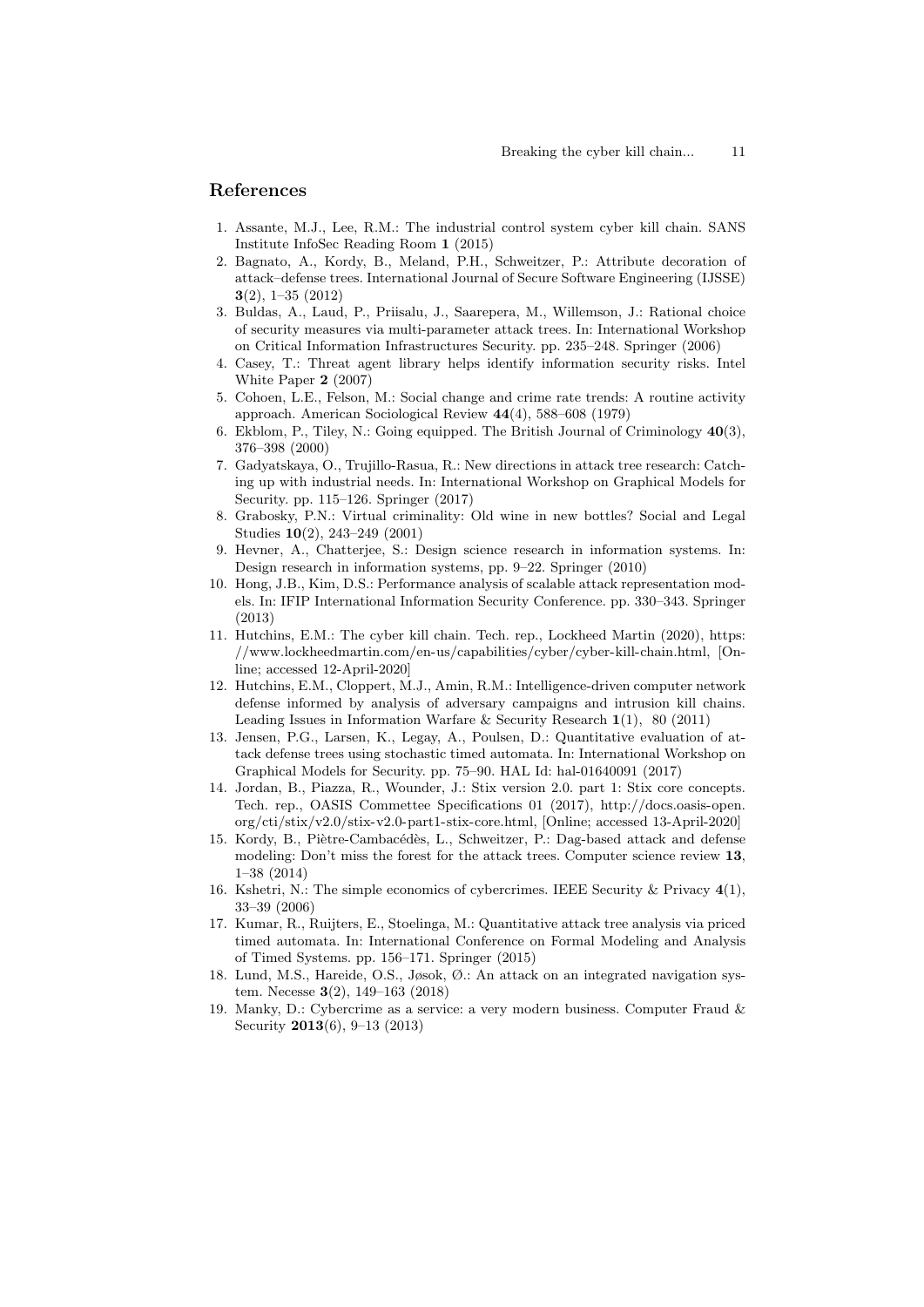- 12 Blind Review
- 20. McQueen, M.A., Boyer, W.F., Flynn, M.A., Beitel, G.A.: Quantitative cyber risk reduction estimation methodology for a small scada control system. In: Proceedings of the 39th Annual Hawaii International Conference on System Sciences (HICSS'06). vol. 9, pp. 226–226. IEEE (2006)
- 21. Meadows, C.: A representation of protocol attacks for risk assessment. In: Proceedings of the DIMACS Workshop on Network Threats. pp. 1–10 (1998)
- 22. Nagaraju, V., Fiondella, L., Wandji, T.: A survey of fault and attack tree modeling and analysis for cyber risk management. In: 2017 IEEE International Symposium on Technologies for Homeland Security (HST). pp. 1–6. IEEE (2017)
- 23. Nykodym, N., Taylor, R., Vilela, J.: Criminal profiling and insider cyber crime. Computer Law & Security Review  $21(5)$ , 408-414 (2005)
- 24. Pendse, S.G.: Ethical hazards: A motive, means, and opportunity approach to curbing corporate unethical behavior. Journal of Business Ethics 107(3), 265–279 (2012)
- 25. Pols, P.: The unified kill chain: Designing a unified kill chain for analyzing, comparing and defending against cyber attacks. Cyber Security Academy (2017)
- 26. Preuß, J., Furnell, S.M., Papadaki, M.: Considering the potential of criminal profiling to combat hacking. Journal in Computer Virology 3(2), 135–141 (2007)
- 27. Ries, E.: The lean startup : how constant innovation creates radically successful businesses. Portfolio Penguin (2011)
- 28. Rogers, M.K.: The psyche of cybercriminals: A psycho-social perspective. In: Cybercrimes: A multidisciplinary analysis, pp. 217–235. Springer (2011)
- 29. Saini, V., Duan, Q., Paruchuri, V.: Threat modeling using attack trees. Journal of Computing Sciences in Colleges 23(4), 124–131 (2008)
- 30. Schneier, B.: Attack trees. Dr. Dobb's journal 24(12), 21–29 (1999)
- Shinder, D.L., Tittel, E.: Chapter 3 understanding the people on the scene. In: Scene of the Cybercrime, pp. 93 – 146. Syngress, Burlington (2002)
- 32. Simon, H.A.: The Sciences of the Artificial (3rd Ed.). MIT Press, Cambridge, MA, USA (1996)
- 33. Van Ruitenbeek, E., Keefe, K., Sanders, W.H., Muehrcke, C.: Characterizing the behavior of cyber adversaries: The means, motive, and opportunity of cyberattacks. In: 40th Annual IEEE/IFIP International Conference on Dependable Systems and Networks Supplemental (DSN 2010). pp. 17–18 (2010)
- 34. Warikoo, A.: Proposed methodology for cyber criminal profiling. Information Security Journal: A Global Perspective 23(4-6), 172–178 (2014)
- 35. Wingrove, M.: Security flaws open ECDIS to cyber crime. Tech. rep., Riviera (2018), https://www.rivieramm.com/opinion/opinion/ security-flaws-open-ecdis-to-cyber-crime-24334, [Online; accessed 20-April-2020]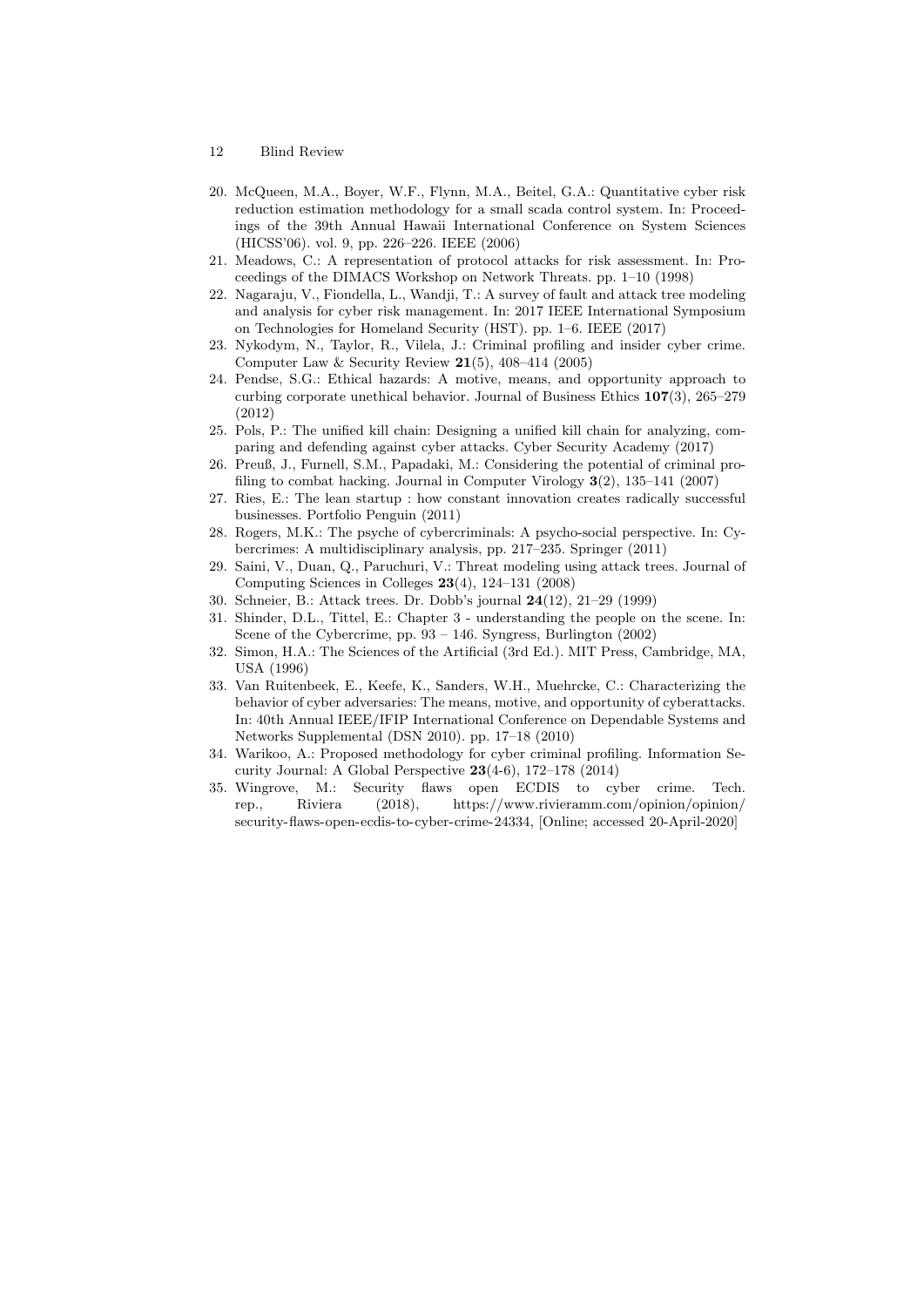# A Tool screenshots



Fig. 4: A screenshot from the first three stages; Reconnaissance, Weaponization and Delivery.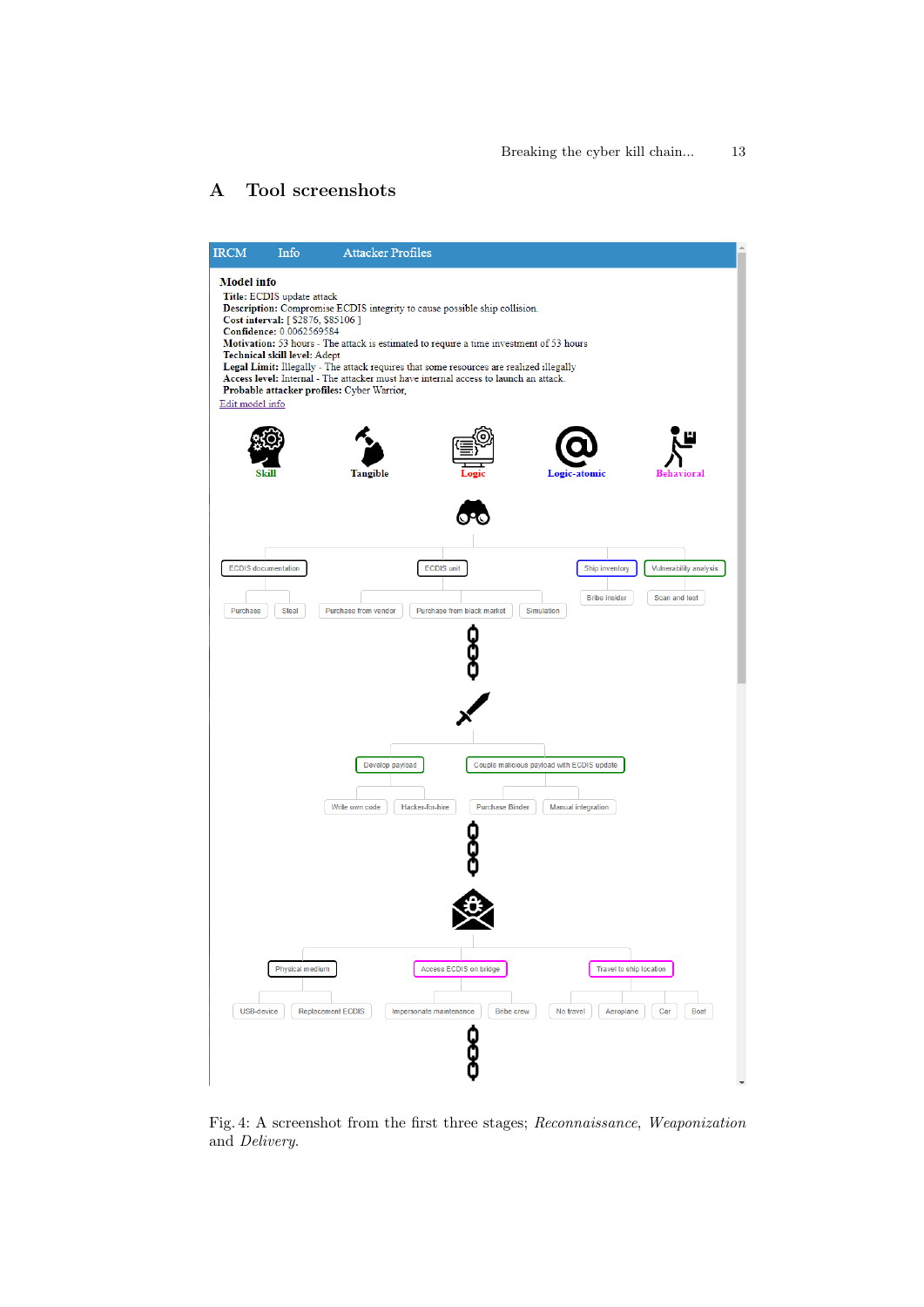

Fig. 5: A screenshot from the last four stages; Exploitation, Installation, Command and Control and Actions on Objectives